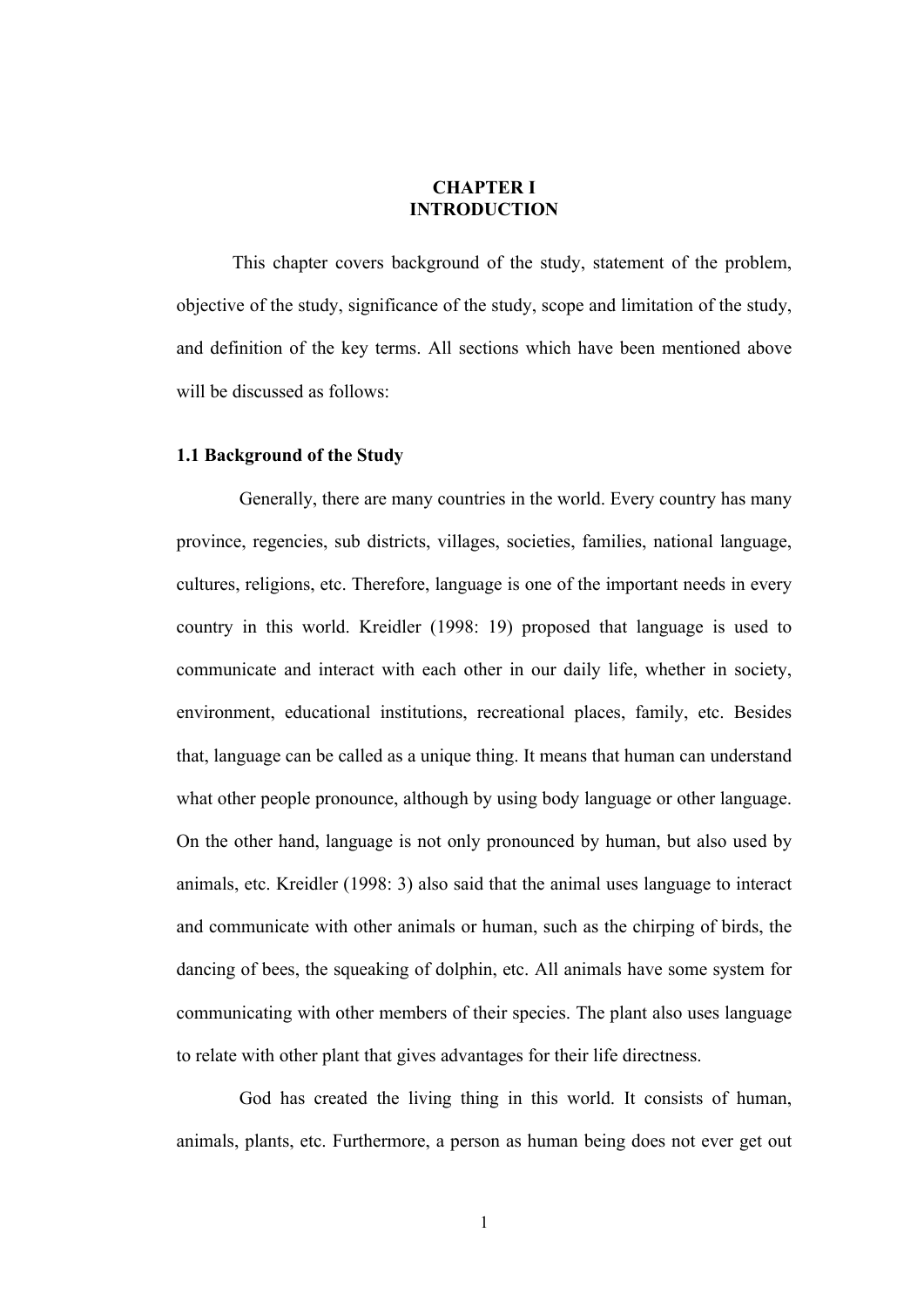of strength and weakness. One of the weaknesses is making mistakes. It means that making mistakes cannot be avoided by every person in daily life. People can make mistakes in different ways. For example, there are some important parts in English lesson. They are speaking, writing, listening, and reading. In speaking, people can make mistake when they are pronouncing some sentences, such as in the speech contest, formal meeting, international seminar, etc. In writing, people can make mistakes from the grammar or unsuitable vocabulary. In listening, people also can make mistakes from the way they listen carefully to the radio, cassettes, etc. In reading, people can make mistakes in making perception of certain statement because some factors.

On the other hand, in reading literary works, sometimes we can get difficulties in understanding the works or fronting misunderstanding in interpreting the messages as like in novel. According to Cuddon (1999: 560) said that the word novel is derived from Italian *novella* means "tale, piece of news". Novel is an extended piece of prose fiction that contains sixty thousands to seventy thousands words. In other word, based on *A Glossary of Literary Terms/ Seventh Edition* (1999: 160), the term "novel" is an extended works of fiction written in prose. Moreover, novel is a narrative fictitious prose. It consists of some elements such as characters, theme, plot, setting, etc (Nurgiyantoro, 2010: 9&10). Every novel has different uniqueness. It means that the idea for a novel might be special and different from anything else that everybody ever hears and reads.

Thus, to analysis a novel, the theory of deixis is chosen because deixis is used to point thing in order to make clear what a writer means. Deixis has relation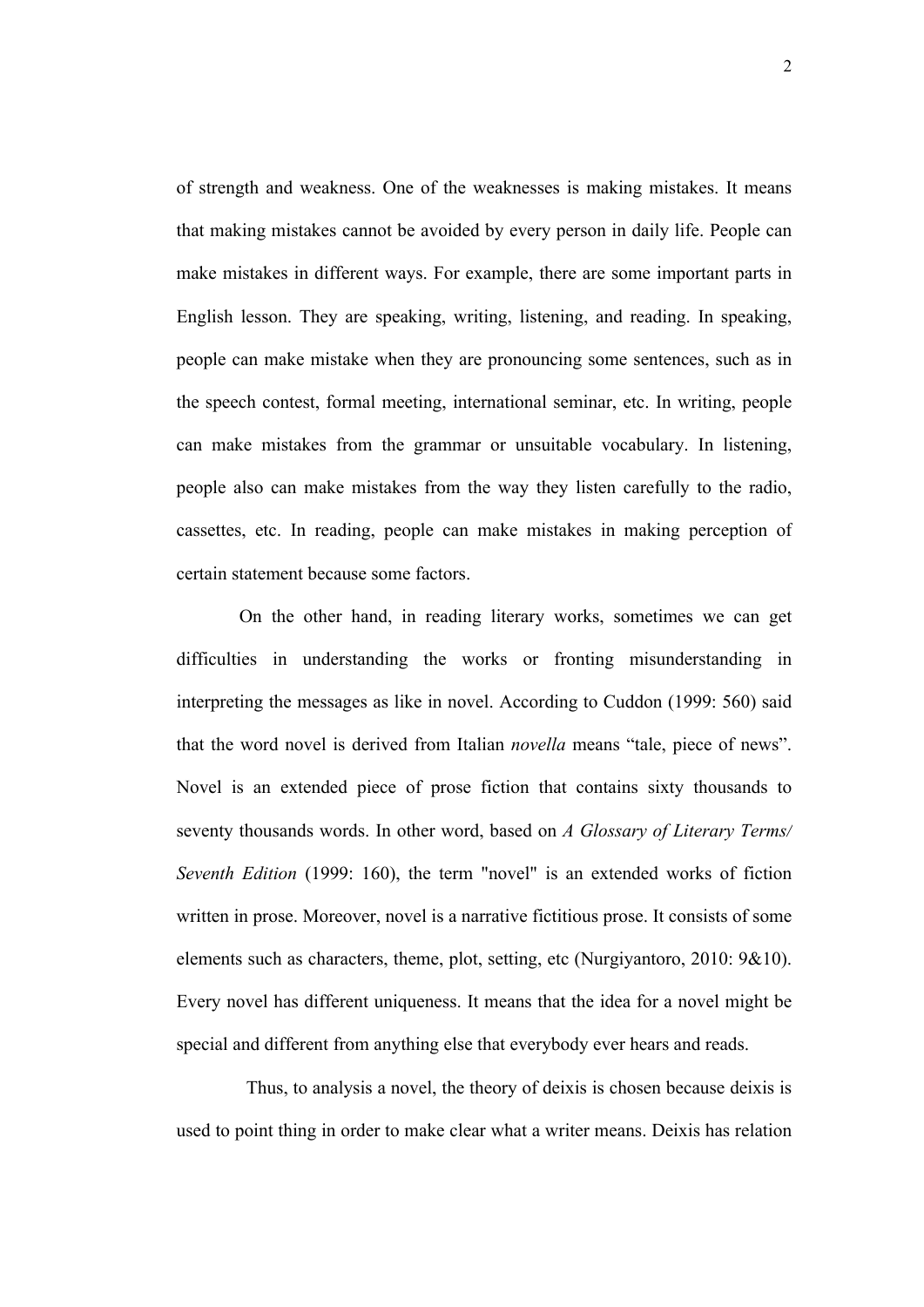with the study of pragmatics. The word deixis is derived from the Greek word meaning "to show" or "to indicate" and used to denote those elements in a language which refer directly to the discourse situation (Renkema, 2004: 121). According to Levinson (1983: 54) deixis is the single obvious way in which the relationship between language and context is reflected in the structures of languages themselves. Levinson divided deixis theory into five types; person deixis, time deixis, place deixis, discourse deixis, and social deixis. The researcher chooses a fiction work entitled *A Farewell to Arms*. Actually, the researcher assumes that there are kinds of deixis which can be analyzed. There are some words or sentences that difficult to understand the meaning or the interpretation. Besides that, most of the sentences in the novel contain deixis. Therefore, it is very interesting to be analyzed by using deixis theory in order to understand the interpretation of novel.

Knowing more about literature can be got from the authors and their works. There are many good authors and one of them is Ernest Hemingway who wrote *A Farewell to Arms*. The researcher chooses him because some reasons. He was one of the famous man of letters in 20<sup>th</sup> century. Almost the works had taken from his real life.

Oliver (2007: 22) claimed that many incidents in his fiction are lifted directly from actual experiences. In *A Farewell to Arms* is a life memory of Hemingway's own pain along the Piave River near Fossalta on July 8, 1918.

Besides that, he also got awards and honors. During his lifetime Hemingway was awarded as follows: Military Medal for Bravery in World War I, Bronze Star (War Correspondent – an extraordinary military in World War II) in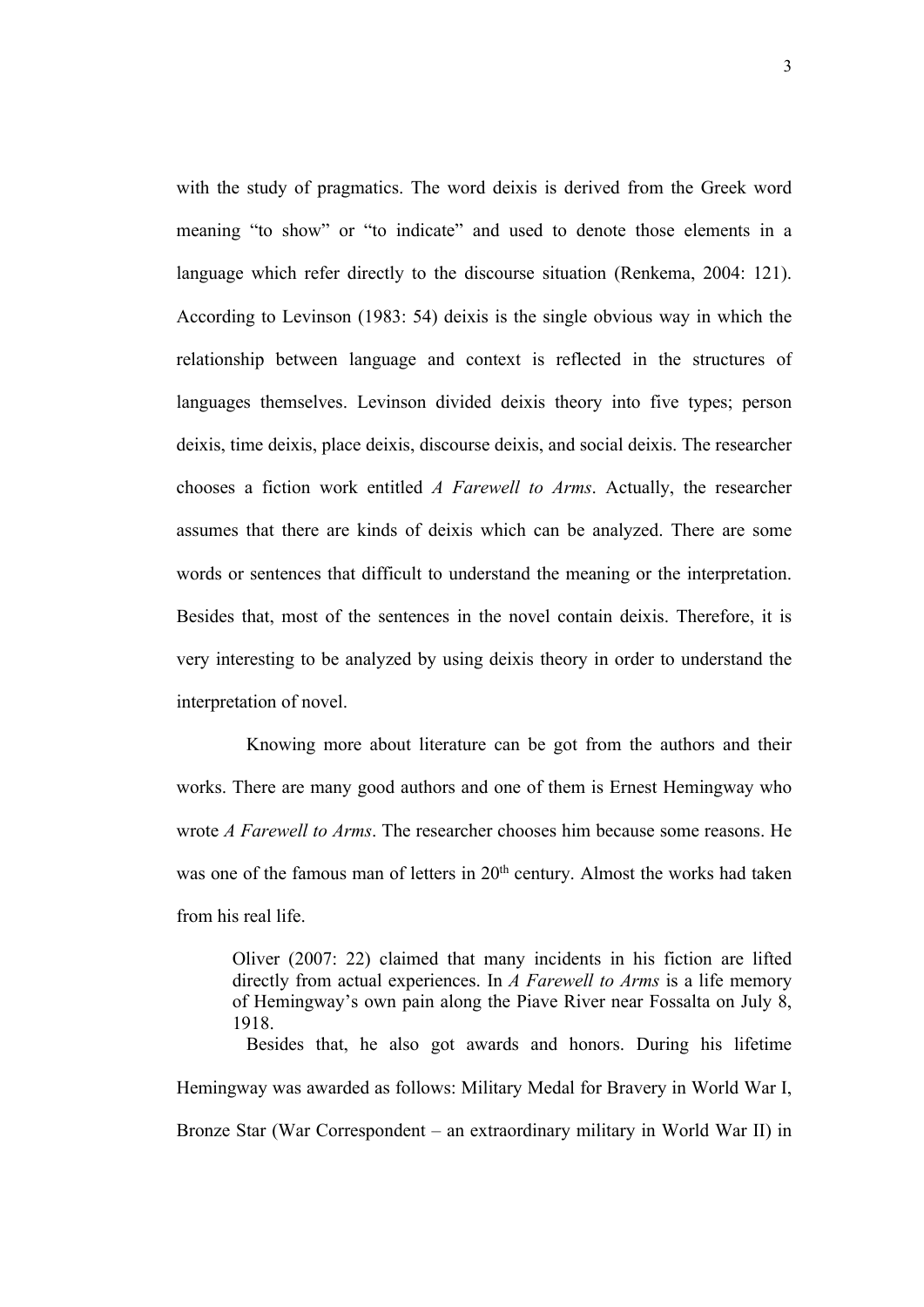1947, Pulitzer Prize in 1953 (for *The Old Man and the Sea*), and The Nobel Prize in Literature in 1954 (*The Old Man and the Sea* was cited as the reason for this award). Hemingway was an American author, journalist, poet, novelist, and short story writer. He was born on 21st of July 1899 in Oak Park, Illinois and died on 2nd July 1961. He produced most of his work between the mid-1920s and the mid-1950s. Many of his works are classics of American literature. He published some novels, short story collections, and non-fiction works. His best known works were *A Farewell to Arms* (1929), *Death in the Afternoon* (1932), *For Whom the Bell Tolls* (1940), *The Old Man and the Sea* (1952), *The Sun Also Rises* (1926), etc (Sexton, 2010: 5).

Above all, the researcher chooses *A Farewell to Arms* novel because it has relation with the autobiography of the author. It describes in detail about the romance between Frederic Henry, an American soldier, and Catherine Barkley, a British nurse. According to Bloom (2010: 23) in 1918, he joined the Italian Red Cross and served as an ambulance driver in Italy during World War I. It is a very nature of his autobiography. The plot is directly inspired by his experience with Sister von Kurowsky in Milano who became the model for Catherine Barkley. Then, Pauline as the second wife gets great pain in the childbirth of his son Patrick by caesarean operation. Catherine birthing process has inspired in the novel. Kitty Cannell in the real life has inspired Helen Ferguson as a nurse. A pastor in this novel is based on Don Giuseppe Bianchi. Thus, the researcher interests in choosing a novel entitled *A Farewell to Arms* although there are some literary works that written by Ernest Hemingway.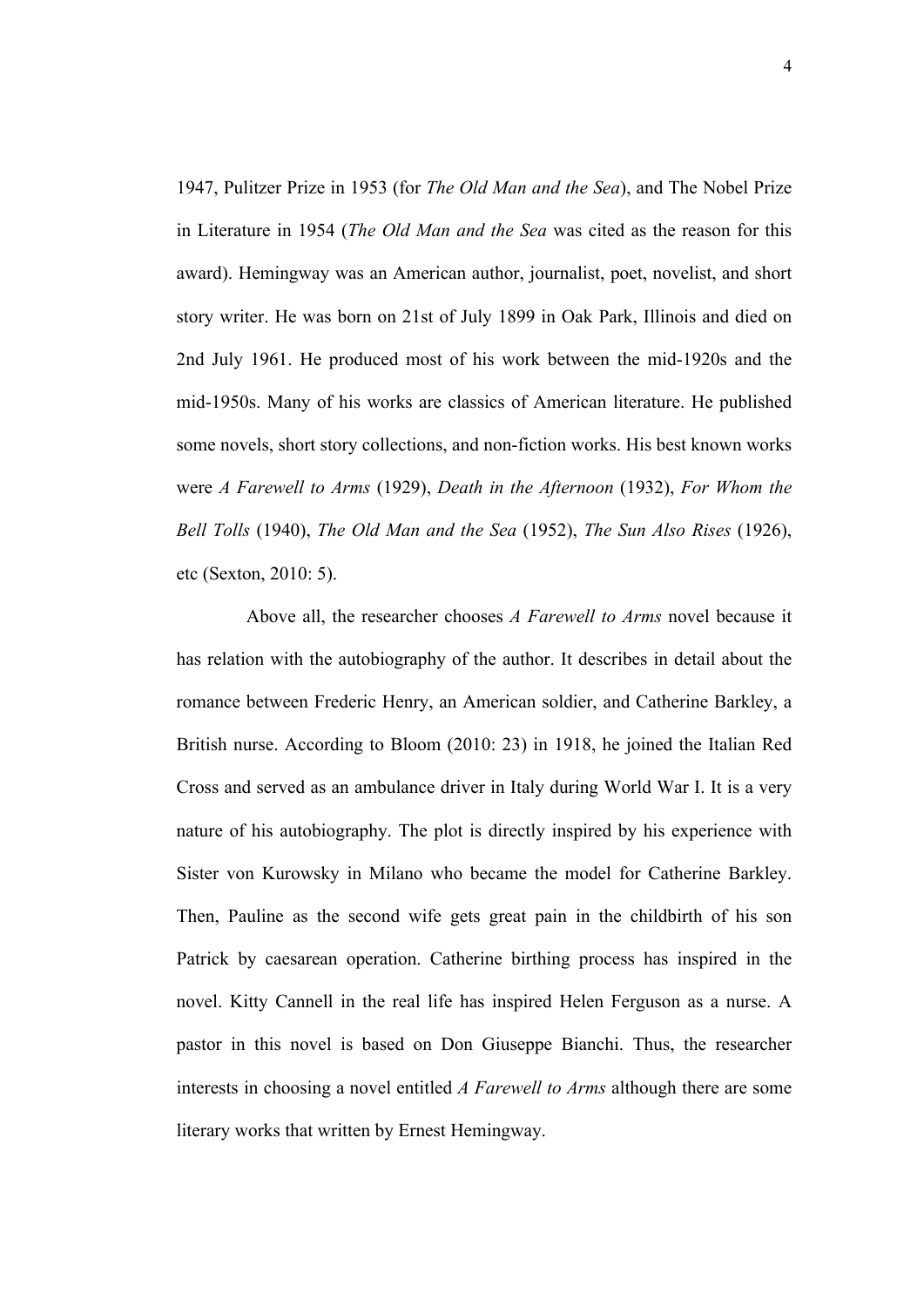In *A Farewell to Arms*, it tells about the reality of war, the relationship between love and pain, and the struggle of some characters for their life. In this case, Catherine Barkley was a British nurse that works in a hospital which located in Italy during World War I. Then, she meets Lieutenant Frederic Henry who was a young American ambulance driver in Italian army and Lieutenant Rinaldi as Henry's best friend. The other peripheral character is the priest, the captain, the major, the doctor, etc. Moreover, she has a fiancé but finally, her fiancé died. So, she is moved to a hospital which located in Milan. Then, she meets Lieutenant Frederic Henry again. Thus, she begins to face her real life after the death of her fiancé. She tries to open her heart for another man, and he is Lieutenant Frederic Henry. She falls in love with Lieutenant Frederic Henry. Therefore, she begins her daily life just with Lieutenant Frederic Henry. In the middle of their life journey, Catherine has pregnant for about three months. In fact, they don't have married yet. In other hand, Lieutenant Frederic Henry also goes for world war. Then, Catherine faces her heavy life just alone but in someday, they become one in a life. Furthermore, in the end of this story, Catherine has a serious problem with her pregnant. The doctor has advised her to have a caesarean operation quickly. Unfortunately, her baby is not alive. Then, she dies after she has born the baby.

Furthermore, the researcher chooses a literary work namely *A Farewell to Arms* that written by Ernest Hemingway in order to understand what the interpretation of the story. In this study, the researcher will analyze the use of deixis in a novel of *A Farewell to Arms* by using five kinds of deixis theory that proposed by Levinson.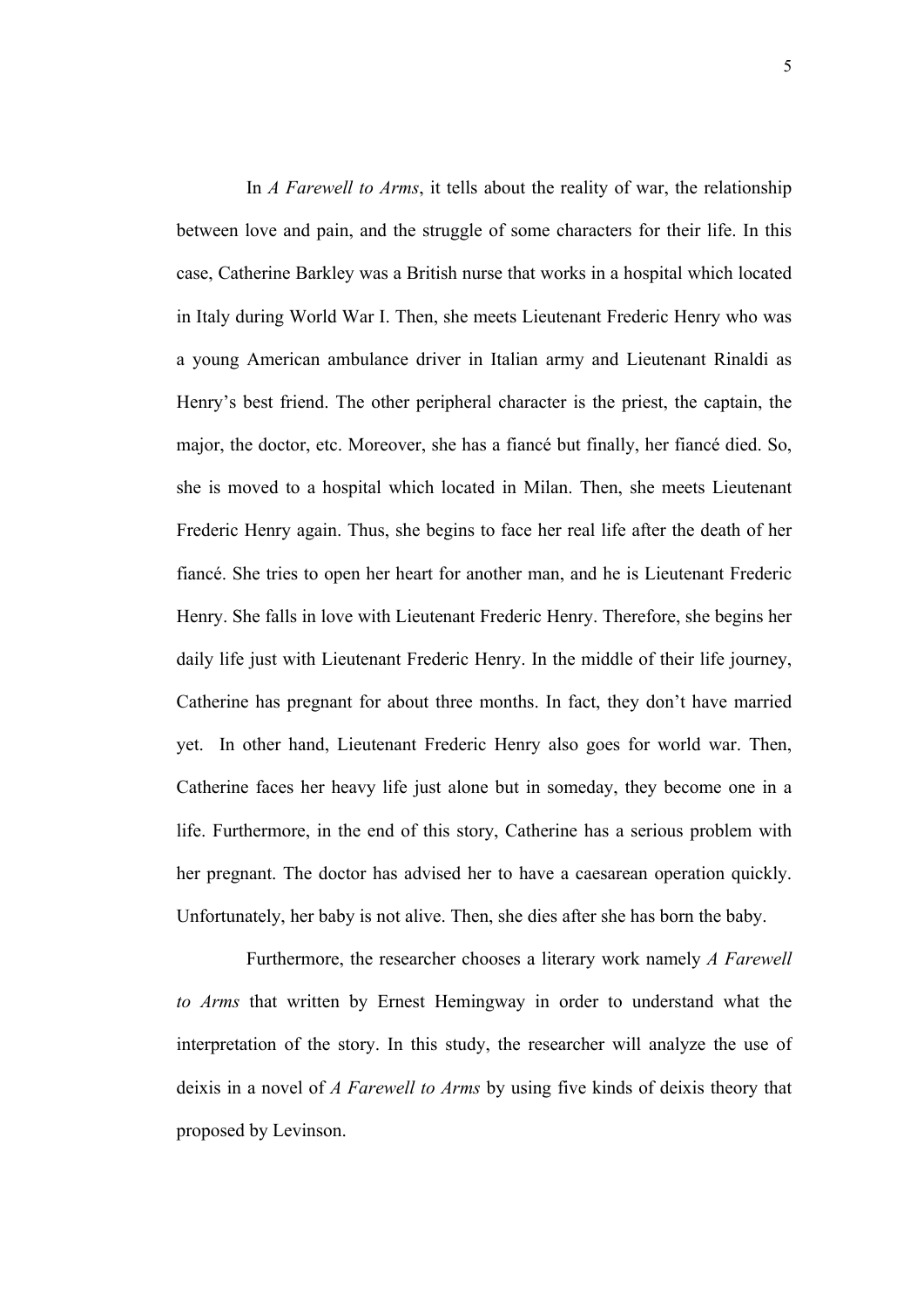# **1.2 Statement of the Problem**

Based on the background of the study above, this study is conducted to find out the answer of some problems in relation with the discussion above, as follows:

- 1. What kinds of deixis are used in *A Farewell to Arms* novel?
- 2. What are the interpretations of deixis in *A Farewell to Arms* novel?

#### **1.3 Objective of the Study**

Based on the problem of the study above, the objectives of this study are as follows:

- 1. To describe what kinds of deixis are used in *A Farewell to Arms* novel by Ernest Hemingway.
- 2. To describe the interpretation of deixis in *A Farewell to Arms* novel.

# **1.4 Significance of the Study**

Through this study, it is purposed for giving both theoretical and practical contribution. Theoretically, the results of the study are expected to give contribution to develop the study and analysis on linguistic study related to an analysis of deixis in a novel entitled *A Farewell to Arms* by Ernest Hemingway. The writer expects that it will give new knowledge and understanding about kinds of deixis that used in *A Farewell to Arms* novel.

Practically, this study is expected to give valuable information to further researchers, students of State Islamic University of Sunan Ampel Surabaya, especially English Department in Letters and Humanities faculty and readers. For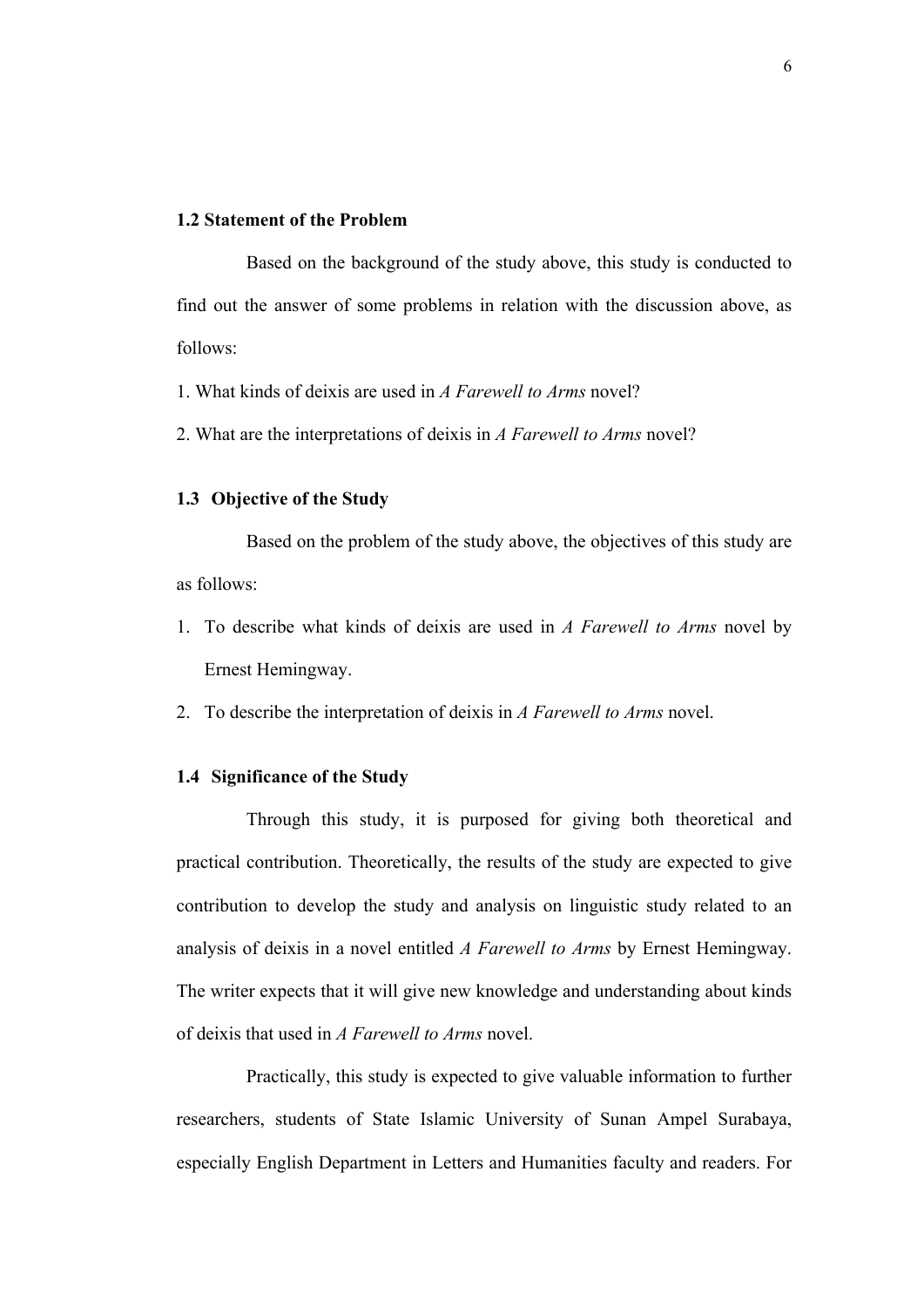further researchers, this study is expected to provide the base in analyzing the deixis more deeply. For the students, this study is expected to give useful science in understanding deixis theory. Therefore, this study is expected to give inspirations addition for the readers who are interested in this study and it will be the alternative reference for the readers who are interested in researching in this area.

# **1.5 Scope and Limitation of the Study**

The scope of this research is focused in deixis theory based on Stephen C. Levinson which consist of five types of deixis namely person, place, time, discourse and social deixis. Therefore, the novel entitled *A Farewell to Arms* consists of five books. Most of the books contain of deixis. Thus, the researcher selects it randomly from five choices to be one choice. Finally, this research limits on book one in the novel as the result of randomly selection that published by Ernest Hemingway.

## **1.6 Definition of the Key Terms**

- 1. Deixis is the single obvious way in which the relationship between language and context is reflected in the structures of languages themselves (Levinson, 1983: 54).
- 2. Novel: based on *A Glossary of Literary Terms/ Seventh Edition* (1999: 160), the term "novel" is an extended works of fiction written in prose.